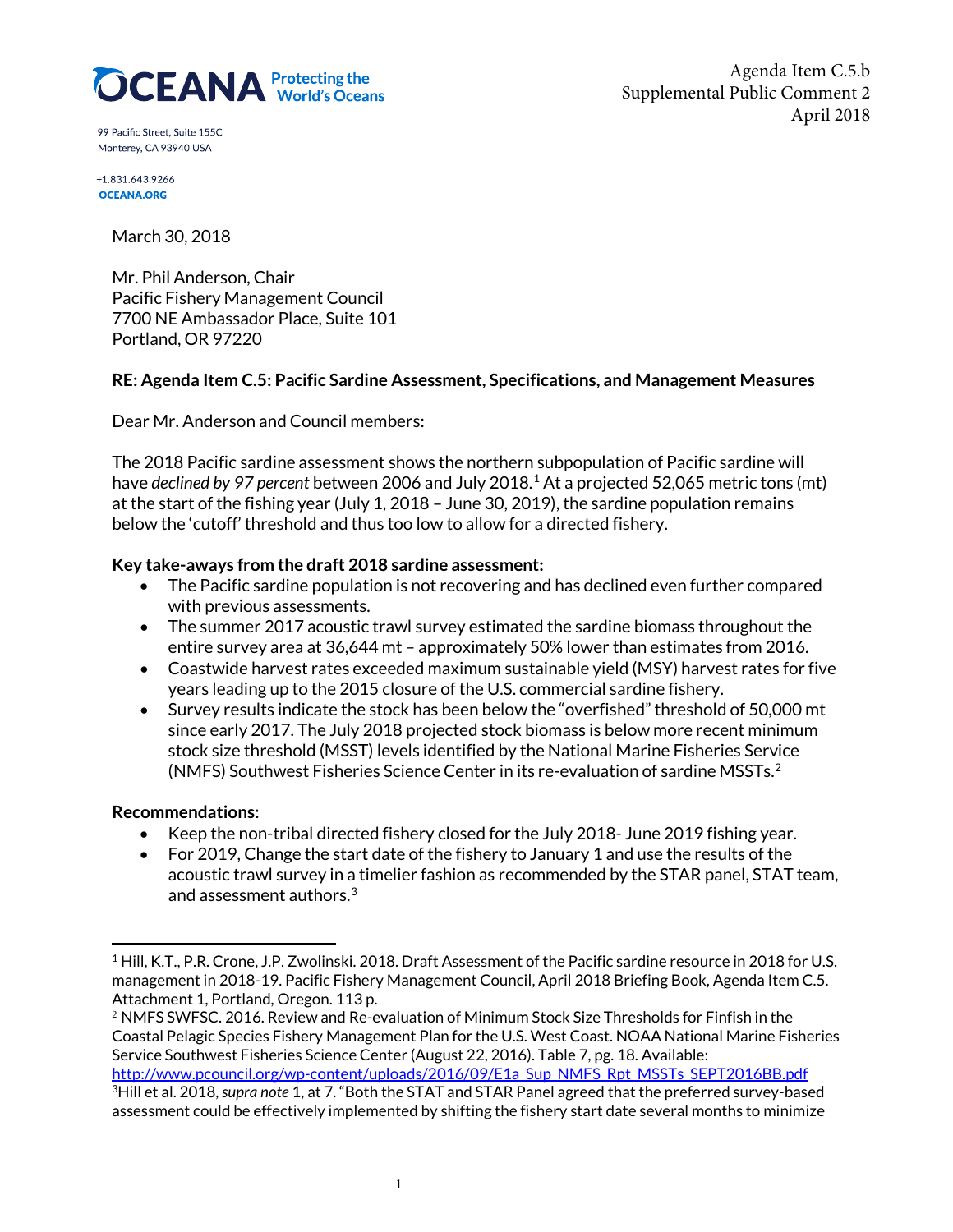- Reduce allowable catch levels for the live bait fishery, tribal fishery and bycatch in other fisheries commensurate with the decline in the sardine population.
- Update the MSST value for Pacific sardine to reflect the best available science as presented in the NMFS 2016 analysis.
- Consider modifications to the harvest control rule to prevent future overfishing and reduced impacts on sardine predators.

## **I. The Pacific sardine population remains too low to allow fishing**

The Pacific sardine harvest control rule includes a cutoff parameter of 150,000 mt, below which directed fishing is prohibited.<sup>[4](#page-1-0)</sup> The 2018 assessment estimates the population dropped below cutoff in early 2014 (see Table 12 in the assessment, age 1+ biomass). In April 2015, the Council took swift action to recommend that NMFS close the directed fishery, and it has remained closed since. Given this updated assessment, the Council must act to keep the non-tribal directed fishery closed during the 2018-19 fishing year, and should adjust incidental catch allowances and annual catch limits commensurate with the continued decline in the stock.





# **II. The MSST for Pacific sardine must updated and increased**

The Coastal Pelagic Species Fishery Management Plan (CPS FMP) currently specifies that the MSST for Pacific sardine is 50,000 mt. This value is outdated and too low. In 2016 the NMFS SWFSC provided a report to the Council with updated MSST values for sardine based on the most recent data and accepted methods for setting MSST values. [6](#page-1-2) Based on four separate

the time lag between the most recent survey and the official start date of the fishery, e.g., moving the start of the fishery from July 1st to January 1st would accomplish this goal."

<span id="page-1-0"></span><sup>4</sup> PFMC 2016. CPS FMP, at 37: Harvest Guideline = (BIOMASS-CUTOFF) x FRACTION x DISTRIBUTION. <sup>5</sup> Data from Hill et al. 2018, *supra note* 1.

<span id="page-1-2"></span><span id="page-1-1"></span><sup>6</sup> NMFS SWFSC. 2016, *supra note* 2.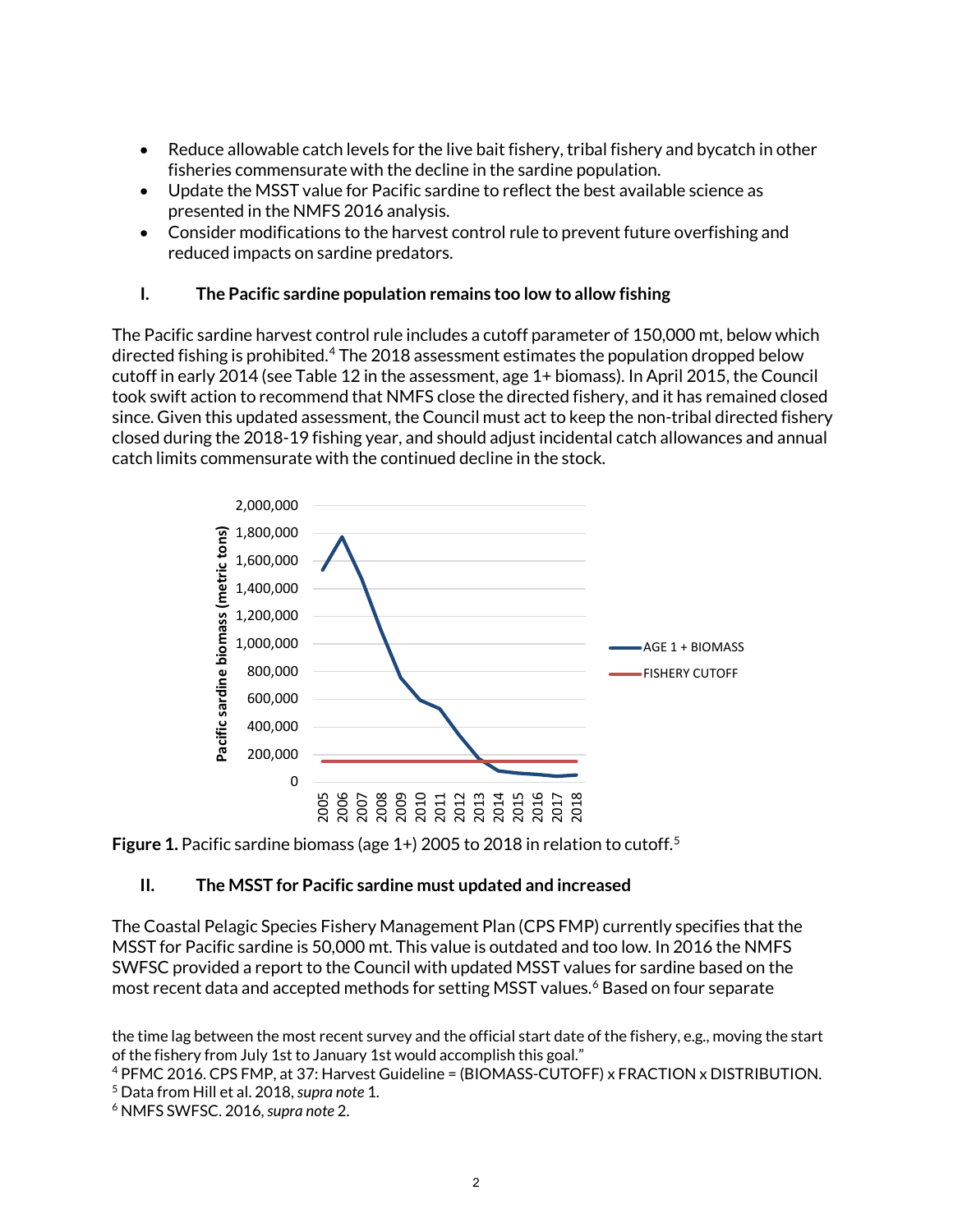methods, the NMFS SWFSC calculated MSST values for Pacific sardine, arriving at a range from 61,074 mt to 121,697 mt. Figure 2 compares Pacific sardine biomass with the current MSST value in the FMP and the four alternate MSST values calculated in the NMFS SWFSC report. Consequently, the current MSST does not follow national standard one guidance<sup>[7](#page-2-0)</sup> or use the best available science for setting MSSTs.



**Figure 2.** Sardine biomass (age 1 +) estimates from 2018 stock assessment compared with the current MSST value and four alternative MSST values using a range of stock-recruitment relationships and methods as presented by the NMFS SWFSC in 2016.[8](#page-2-1) MSST\_1 = (1-M)\**SSB*MSY (for M<=0.5). MSST\_2 = 0.2\**SSB*0 MSST\_3 = 0.2\**SSB*0current (1 gen), MSST\_4 = 0.2\**SSB*0current (2 gen)

### **III. Management reforms are needed**

Many scientific studies and reports recommend precautionary harvest strategies with higher cutoffs for important forage fish like sardine. Based on these studies, Oceana has requested the PFMC and NMFS revise the Pacific sardine harvest control rule by increasing the cutoff value to leave more fish in the water during periods of decline or low abundance to allow sardine to successfully reproduce, recover, and support ocean wildlife. Unless the current management framework is improved, the pattern of excessive fishing pressure on a declining stock, extended periods with low sardine abundance, and rippling ecosystem impacts are likely to continue. Now is the right time to develop an alternative, risk-based management framework. Furthermore, we highlight the need for better international cooperation and consistency in sardine management.

<span id="page-2-1"></span><span id="page-2-0"></span><sup>7</sup> 50 C.F.R. § 600.310(e)(2)(ii)(B). MSSTs must be expressed in terms of spawning biomass or other measure of reproductive potential and should equal whichever is *greater*: one-half the MSY stock size, or the minimum stock size at which rebuilding to the MSY level would be expected to occur within 10 years.  $8$  Id.